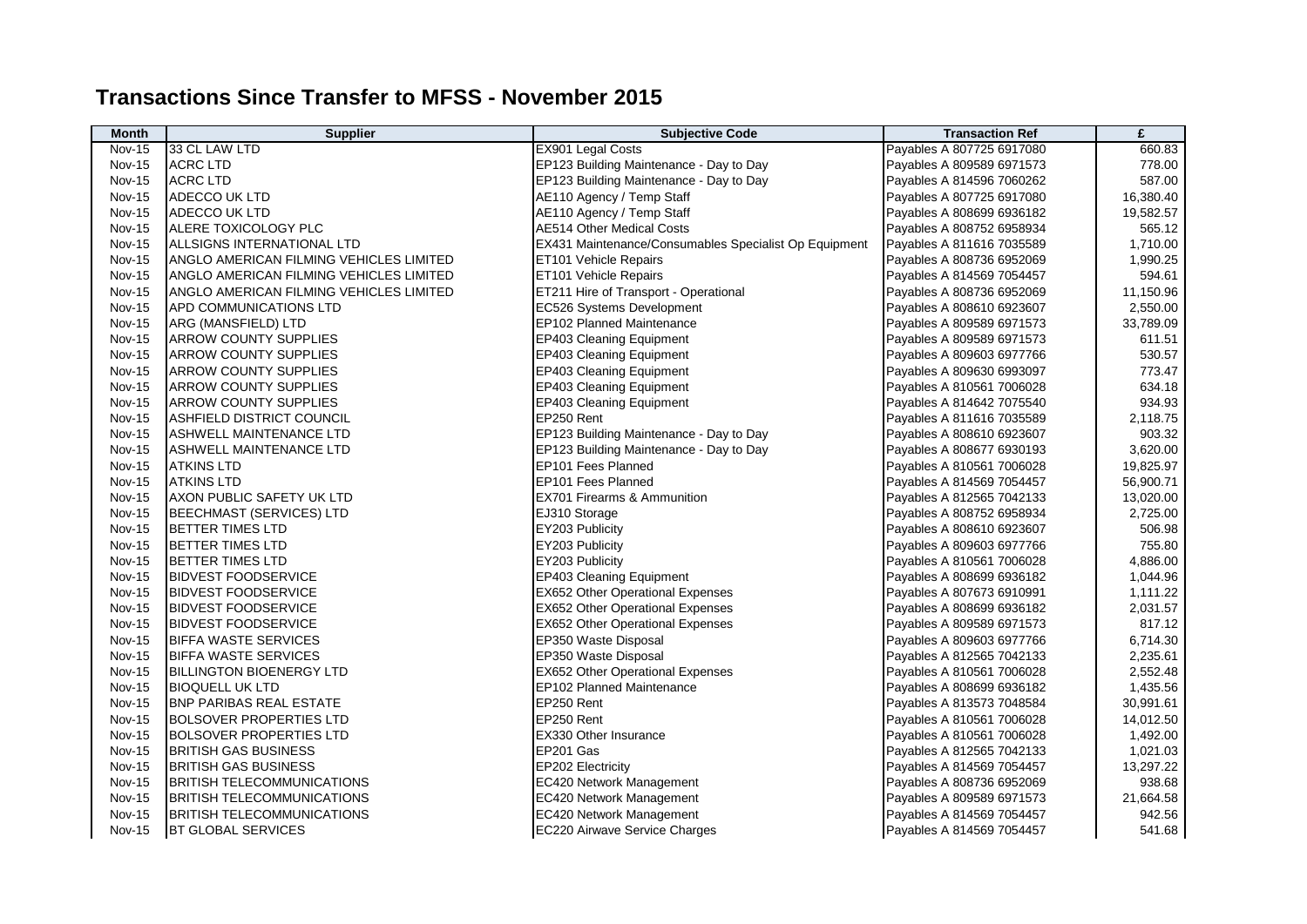Nov-15 BT GLOBAL SERVICES ECA20 Network Management Payable SECAL SERVICES ECA20 Network Management Payables A 809630 69930 69930 69930 69930 69930 69930 69930 69930 69930 69930 69930 69930 69930 69930 69930 69930 69930 699 Nov-15 EVERYTHING EVERYWHERE LTD EC130 Mobile Phone Call Charges & Contract Cost

Nov-15 BUDDI LTD **EX431 Maintenance/Consumables Specialist Op Equipment** Payable Nov-15 **CALAMAT LTD** Nov-15 |CALAMAT LTD |EY251 Professional Fees |Payables A 810561 7006028 | 990.00 Nov-15 CAPITA BUSINESS SERVICES LIMITED EC410 Network Services<br>Nov-15 CAPITA BUSINESS SERVICES LIMITED EC502 Hardware - maintenance Nov-15 CAPITA BUSINESS SERVICES LIMITED EC502 Hardware - maintenance CAPITA BUSINESS SERVICES LIMITED EXAMPLE<br>Nov-15 CAPITA BUSINESS SERVICES LIMITED EC510 Software - purchase Nov-15 CAPITA BUSINESS SERVICES LIMITED EC510 Software - purchase CAPITA BUSINESS SERVICES LIMITED<br>Nov-15 CAPITA BUSINESS SERVICES LIMITED EXAMPLE ET455 Public Transport & Parking Nov-15 CAPITA BUSINESS SERVICES LIMITED ET455 Public Transport & Parking CAPITA BUSINESS SERVICES LIMITED EXAMPLE<br>Nov-15 CAPITA BUSINESS SERVICES LIMITED ET455 Public Transport & Parking Nov-15 CAPITA BUSINESS SERVICES LIMITED ET455 Public Transport & Parking Payables A 811583 701906 Payable Rest<br>Nov-15 CAPITA BUSINESS SERVICES LIMITED EX251 Professional Fees Nov-15 CAPITA BUSINESS SERVICES LIMITED EX251 Professional Fees Payable Payable Restrict A 80951 Professional Fees<br>Nov-15 CAPITA BUSINESS SERVICES LIMITED EXPOSITED EXAMPLE RESOLATED Payable Payable Payable Restrict A 8097 Nov-15 CAPITA BUSINESS SERVICES LIMITED EX501 Hotel Accommodation EXAPTA BUSINESS SERVICES LIMITED<br>Nov-15 CAPITA BUSINESS SERVICES LIMITED EXECUTE EXECUTION EXAMPLE ACCOmmodation Nov-15 CAPITA BUSINESS SERVICES LIMITED EX501 Hotel Accommodation Payables A 809567 F2<br>Nov-15 CAPITA TREASURY SERVICES LTD EXAMPLE EB110 Treasury Costs Nov-15 CAPITA TREASURY SERVICES LTD EB110 Treasury Costs CAPITA TREASURY SERVICES LTD EXAMPLE EB110 Treasury Costs<br>Nov-15 CARBON LEGACY Payable Research CAPITA Building Maintenance - Day to Day Nov-15 CARBON LEGACY EP123 Building Maintenance - Day to Day Payable Rest Payable Rest Payable Rest Payable Re<br>Nov-15 CARBON ZERO CONSULTING Payable Rest Rest Payable Rest Payable Rest Payable Rest Payable Rest Payable Re Nov-15 CARBON ZERO CONSULTING EX250 Consultants Fees Payable Restrict A 808752 Fees Payable Restrict A 808752<br>Nov-15 CARTLIDGE STEWART LTD Nov-15 CARTLIDGE STEWART LTD Payable Stewart LTD EX250 Consultants Fees Payable Stewart Research 1991 1991 199<br>Nov-15 CERTAS ENFRGY UK LTD Payables A 810561 70061 70061 70061 70061 70061 70061 70061 70061 70061 70061 700 Nov-15 CERTAS ENERGY UK LTD<br>Nov-15 CHARLES FELLOWS SUPPLIES LTD EX652 Other Operational Expenses Payables A 8099452 Nov-15 CHARLES FELLOWS SUPPLIES LTD EU111 Clothing & Uniforms CHARLES FELLOWS SUPPLIES LTD FOR SA 809589 FELLOWS SUPPLIES LTD Nov-15 CHARLES FELLOWS SUPPLIES LTD EU111 Clothing & Uniforms CHARLES FELLOWS SUPPLIES LTD EXAMPLES RELATION I<br>Relation of the Bayables A 812 1,933.2019. Nov-15 |CINTRA LTD |EL110 Interpreters Fees |Payables A 812565 7042133 | 31,805.42 Nov-15 COMPUTER COMPUTER LTD EC501 Hardware - purchase Payables A 808678 8,846.456.456.456.47 (Payable Secure A<br>Nov-15 COONFEN AT WORK I TD Nov-15 COONEEN AT WORK LTD Payables A 8086111 Clothing & Uniforms Payables A 808610 Payables A 808610 Fax 6086<br>Nov-15 COONEEN AT WORK LTD Payables A 8086111 Clothing & Uniforms Payables Payables Payables Payables Payables Nov-15 COONEEN AT WORK LTD EU111 Clothing & Uniforms COONEEN AT WORK LTD Payable Section of the State A 810561<br>Nov-15 CORONA ENFRGY Nov-15 CORONA ENERGY EP201 Gas Payables A 810561 7006028 8,855.43 Nov-15 CUPBROOK LTD Payable EX611 Police Dogs - Feed/kennelling/vets Payables Payables Payables Research Payab<br>Nov-15 CUSTOM FRAMES PICTURE FRAMING LTD EX652 Other Operational Expenses Nov-15 CUSTOM FRAMES PICTURE FRAMING LTD EX652 Other Operational Expenses<br>Nov-15 DATA PRO IT LTD Payable Reserved A 809309 FRAMING LTD EC501 Hardware - purchase Nov-15 DATA PRO IT LTD<br>
Nov-15 DJANOGLY CITY ACADEMY Payables A 8086182 60110 Contract Catering Nov-15 DJANOGLY CITY ACADEMY FREE CONTRACT ENTIRE RESEARCH A 80710 Contract Catering Payable Payable Payable P<br>Nov-15 DJANOGLY CITY ACADEMY Payable Payable Research A 807251 Hire of Rooms/Premises Nov-15 DJANOGLY CITY ACADEMY EXAMPLE REP251 Hire of Rooms/Premises Payable Report of Report of Report of Report<br>Nov-15 DR RALPH SAMPSON Nov-15 DR RALPH SAMPSON AE514 Other Medical Costs CONSTRATION ARES A 808752 6968934 2,089.352 6978<br>Nov-15 DR RALPH SAMPSON Payables A 808752 697.369.354 697.3574 697.3574 697.3574 697.3574 697.3574 697.3574 69 Nov-15 DR RALPH SAMPSON DES140 Doctors Statements Payable Statements Payable Statements Payables A 810561 7006<br>Nov-15 DR RAI PH SAMPSON Payables A 810561 7006025 6,5140.0006025 6,5140.0006025 6,591.0006025 7006035 700605 Nov-15 DR RALPH SAMPSON ES140 Doctors Statements Payables A 813573 7048584 1,399.35 Nov-15 EAGLE SECURITY SYSTEMS LTD EXAMPLE FOR THE REPTRES Building Maintenance - Day to Day Payable Payable Pa<br>Nov-15 EAGLE SECURITY SYSTEMS LTD Payable Reptries Belling Maintenance - Day to Day Nov-15 | EAGLE SECURITY SYSTEMS LTD | EXAMPLE EP123 Building Maintenance - Day to Day<br>Nov-15 | EAGLE SECURITY SYSTEMS LTD | Payables A 809589 697123 Building Maintenance - Day to Day Nov-15 EAGLE SECURITY SYSTEMS LTD EXAMPLE FOR THE REPTRIS Building Maintenance - Day to Day Payable Payable Pa<br>Nov-15 EAST MIDLANDS CHAMBER Nov-15 EAST MIDLANDS CHAMBER <br>Nov-15 EDF ENFRGY CUSTOMERS PLC Nov-15 EDF ENERGY CUSTOMERS PLC<br>Nov-15 EDF ENERGY CUSTOMERS PLC EP202 Electricity Payables A 807725 6917080 3000 304.8754.8754.8754.87725 692. Nov-15 EDF ENERGY CUSTOMERS PLC EP202 Electricity EP202 Electricity<br>Nov-15 EDF ENERGY CUSTOMERS PLC EP202 Electricity Nov-15 EDF ENERGY CUSTOMERS PLC<br>Nov-15 EMTOM FIRE SAFFTY Payable Research A 8145320 External Training Courses Nov-15 EMTOM FIRE SAFETY<br>Nov-15 ENTERPRISE RENT-A-CAR (UK) LTD FRAMELY RETTION Vehicle Repairs Payables A 813574 124 Nov-15 ENTERPRISE RENT-A-CAR (UK) LTD ET101 Vehicle Repairs Payables A 808752 F2<br>Nov-15 ENVIRONMENTAL SCIENTIFICS GROUP LIMITED EF120 Forensic Analysis Nov-15 ENVIRONMENTAL SCIENTIFICS GROUP LIMITED EF120 Forensic Analysis Formation of Payables A 808752 6968934<br>Nov-15 ENVIRONMENTAL SCIENTIFICS GROUP LIMITED EF120 Forensic Analysis Nov-15 |ENVIRONMENTAL SCIENTIFICS GROUP LIMITED | EF120 Forensic Analysis<br>Nov-15 |ENVIRONTEC LTD | Payable A 8220 External Training Courses Nov-15 ENVIRONTEC LTD **AE320 External Training Courses** Payable Reserved AE320 External Training Courses Payable<br>Nov-15 EPAY I TD Nov-15 EPAY LTD<br>Nov-15 EPAY LTD Payables A 8076741 EF130 Electronic Forensics<br>Payables A 80767 EF130 Electronic Forensics Nov-15 EPAY LTD<br>Nov-15 EUROPEAN METAL RECYCLING LTD EX750 Vehicle Recovery Costs Nov-15 EUROPEAN METAL RECYCLING LTD EX750 Vehicle Recovery Costs Fayables A 811570 Fayable Payable Payable Pay<br>Nov-15 EVERYTHING EVERYWHERE LTD EX750 Mobile Phone Call Charges & Contract Cost

| ayables A 809630 6993097 | 541.66    |
|--------------------------|-----------|
| ayables A 808699 6936182 | 1,125.00  |
| ayables A 810561 7006028 | 990.00    |
| ayables A 811616 7035589 | 563.84    |
| ayables A 814596 7060262 | 28,463.14 |
| ayables A 811616 7035589 | 6,922.37  |
| ayables A 808677 6930193 | 10,443.69 |
| ayables A 811583 7019066 | 7,023.40  |
| ayables A 809589 6971573 | 2,264.00  |
| ayables A 808752 6958934 | 881.66    |
| ayables A 809567 6965248 | 3,585.67  |
| ayables A 809589 6971573 | 10,350.00 |
| ayables A 809589 6971573 | 725.00    |
| ayables A 808752 6958934 | 1,263.75  |
| ayables A 810561 7006028 | 4,644.00  |
| ayables A 809641 6999452 | 2,614.35  |
| ayables A 809589 6971573 | 1,125.00  |
| ayables A 811583 7019066 | 1,933.20  |
| ayables A 812565 7042133 | 31,805.42 |
| ayables A 808677 6930193 | 8,846.45  |
| ayables A 808610 6923607 | 29,859.44 |
| ayables A 810561 7006028 | 99,433.66 |
| ayables A 810561 7006028 | 8,855.43  |
| ayables A 808677 6930193 | 1,767.50  |
| ayables A 809630 6993097 | 1,750.00  |
| ayables A 808699 6936182 | 645.00    |
| ayables A 807725 6917080 | 907.29    |
| ayables A 807725 6917080 | 645.00    |
| ayables A 808752 6958934 | 2,089.35  |
| ayables A 810561 7006028 | 6,590.00  |
| ayables A 813573 7048584 | 1,399.35  |
| ayables A 808610 6923607 | 1,340.00  |
| ayables A 809589 6971573 | 515.00    |
| ayables A 811570 7012652 | 1,679.00  |
| ayables A 809641 6999452 | 594.00    |
| ayables A 807725 6917080 | 39,754.87 |
| ayables A 814569 7054457 | 1,888.79  |
| ayables A 814596 7060262 | 41,008.51 |
| ayables A 813573 7048584 | 641.62    |
| ayables A 808752 6958934 | 539.54    |
| ayables A 808752 6958934 | 1,340.70  |
| ayables A 811583 7019066 | 4,373.08  |
| ayables A 808699 6936182 | 750.00    |
| ayables A 807673 6910991 | 566.44    |
| ayables A 809589 6971573 | 583.10    |
| ayables A 811570 7012652 | 1,766.19  |
| ayables A 811570 7012652 | 2,205.36  |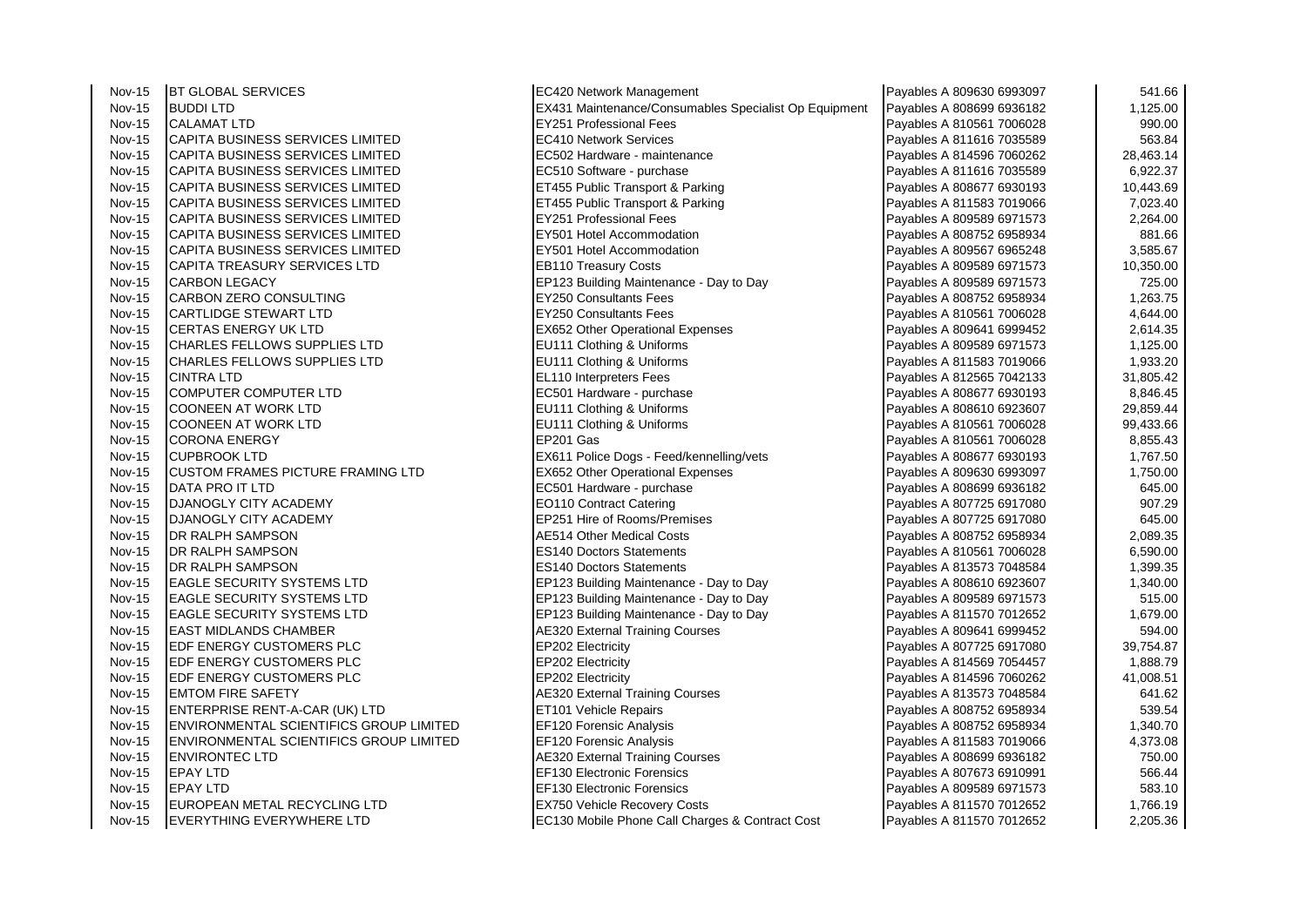| Nov-15 | <b>EXPERIAN LTD</b>                   | <b>EY251 Professional Fees</b>                  | Payables A 811570 7012652 | 12,565.85  |
|--------|---------------------------------------|-------------------------------------------------|---------------------------|------------|
| Nov-15 | <b>FIRE SAFETY SERVICES</b>           | <b>EY251 Professional Fees</b>                  | Payables A 807673 6910991 | 935.70     |
| Nov-15 | FOOTBALL IN THE COMMUNITY             | <b>EY251 Professional Fees</b>                  | Payables A 808610 6923607 | 2,567.00   |
| Nov-15 | FORENSIC ANALYTICS LTD                | EC512 Software Licences                         | Payables A 809641 6999452 | 6,412.50   |
| Nov-15 | FORENSIC ANALYTICS LTD                | EF120 Forensic Analysis                         | Payables A 814569 7054457 | 2,520.00   |
| Nov-15 | FORENSIC NAVIGATION LTD               | EC590 Other IT Costs                            | Payables A 808752 6958934 | 3,500.00   |
| Nov-15 | <b>FWP MECHANICAL LTD</b>             | EP123 Building Maintenance - Day to Day         | Payables A 809589 6971573 | 989.91     |
| Nov-15 | <b>FWP MECHANICAL LTD</b>             | EP123 Building Maintenance - Day to Day         | Payables A 809641 6999452 | 1,038.92   |
| Nov-15 | <b>G F TOMLINSON BUILDING LTD</b>     | EP102 Planned Maintenance                       | Payables A 809589 6971573 | 7,651.22   |
| Nov-15 | <b>G2 RECRUITMENT SOLUTIONS LTD</b>   | AE110 Agency / Temp Staff                       | Payables A 808699 6936182 | 4,500.00   |
| Nov-15 | <b>G2 RECRUITMENT SOLUTIONS LTD</b>   | AE110 Agency / Temp Staff                       | Payables A 808736 6952069 | 2,500.00   |
| Nov-15 | <b>G2 RECRUITMENT SOLUTIONS LTD</b>   | <b>EY250 Consultants Fees</b>                   | Payables A 811583 7019066 | 5,000.00   |
| Nov-15 | <b>GARNERS CATERING EQUIPMENT LTD</b> | EP102 Planned Maintenance                       | Payables A 814569 7054457 | 870.32     |
| Nov-15 | <b>GO 2 TELECOM LTD</b>               | <b>EC140 Telephony Equipment</b>                | Payables A 809567 6965248 | 1,055.50   |
| Nov-15 | GRG PUBLIC RESOURCES LTD              | EI160 Ex-Gratia Payments                        | Payables A 813573 7048584 | 2,950.00   |
| Nov-15 | <b>HALL FUELS</b>                     | ET191 Diesel                                    | Payables A 808752 6958934 | 13,153.50  |
| Nov-15 | HANDS FREE COMPUTING LTD              | <b>AE320 External Training Courses</b>          | Payables A 814569 7054457 | 800.00     |
| Nov-15 | <b>HANDSFREE</b>                      | <b>AE320 External Training Courses</b>          | Payables A 811583 7019066 | 960.00     |
| Nov-15 | <b>HARVEST ENERGY LTD</b>             | ET191 Diesel                                    | Payables A 811583 7019066 | 18,306.68  |
| Nov-15 | HARVEST ENERGY LTD                    | ET191 Diesel                                    | Payables A 814569 7054457 | 22,516.63  |
| Nov-15 | <b>HMCTS</b>                          | EP201 Gas                                       | Payables A 809603 6977766 | 915.01     |
| Nov-15 | <b>HMCTS</b>                          | EP202 Electricity                               | Payables A 809603 6977766 | 13,798.36  |
| Nov-15 | <b>HMCTS</b>                          | EP205 Water Services / Rates                    | Payables A 809603 6977766 | 814.40     |
| Nov-15 | <b>HMCTS</b>                          | <b>EX550 Security Services</b>                  | Payables A 809603 6977766 | 3,853.12   |
| Nov-15 | <b>HOME OFFICE</b>                    | EC511 Software - upgrade                        | Payables A 808699 6936182 | 24,750.00  |
| Nov-15 | <b>HOME OFFICE</b>                    | EC590 Other IT Costs                            | Payables A 808699 6936182 | 13,284.10  |
| Nov-15 | <b>HOME OFFICE</b>                    | EC590 Other IT Costs                            | Payables A 809589 6971573 | 23,722.86  |
| Nov-15 | <b>HOME OFFICE</b>                    | EF130 Electronic Forensics                      | Payables A 811616 7035589 | 111,318.52 |
| Nov-15 | <b>HOME OFFICE</b>                    | EJ801 PNC Costs                                 | Payables A 809589 6971573 | 19,594.78  |
| Nov-15 | HUMAN APPLICATIONS LTD                | <b>AE320 External Training Courses</b>          | Payables A 809589 6971573 | 724.95     |
| Nov-15 | IRON MOUNTAIN (UK) LTD                | EJ310 Storage                                   | Payables A 809641 6999452 | 6,552.85   |
| Nov-15 | <b>IT4AUTOMATION LTD</b>              | EC130 Mobile Phone Call Charges & Contract Cost | Payables A 810561 7006028 | 1,921.92   |
| Nov-15 | JCDECAUX LTD                          | <b>EY251 Professional Fees</b>                  | Payables A 811583 7019066 | 5,198.75   |
| Nov-15 | JOHNSONS APPARELMASTER LTD            | ED112 Detained Persons - Clothing               | Payables A 810561 7006028 | 1,364.21   |
| Nov-15 | <b>KBW BARRISTERS CHAMBERS</b>        | EX901 Legal Costs                               | Payables A 810561 7006028 | 1,120.00   |
| Nov-15 | <b>KCH GARDEN SQUARE</b>              | EX901 Legal Costs                               | Payables A 811570 7012652 | 950.00     |
| Nov-15 | <b>KELWAY LTD</b>                     | EC501 Hardware - purchase                       | Payables A 808677 6930193 | 899.27     |
| Nov-15 | <b>KELWAY LTD</b>                     | EC501 Hardware - purchase                       | Payables A 811583 7019066 | 926.32     |
| Nov-15 | IKELWAY LTD                           | EC524 Mobile Information System                 | Payables A 808736 6952069 | 659.20     |
| Nov-15 | <b>KEY FORENSIC SERVICES LTD</b>      | EF120 Forensic Analysis                         | Payables A 808610 6923607 | 34,008.66  |
| Nov-15 | <b>KEY FORENSIC SERVICES LTD</b>      | <b>EF120 Forensic Analysis</b>                  | Payables A 809589 6971573 | 10,194.77  |
| Nov-15 | KIER BUSINESS SERVICES LTD            | <b>EY251 Professional Fees</b>                  | Payables A 810561 7006028 | 10,475.00  |
| Nov-15 | KINGS SECURITY SYSTEMS LTD            | <b>EP102 Planned Maintenance</b>                | Payables A 810561 7006028 | 3,180.00   |
| Nov-15 | KINGS SECURITY SYSTEMS LTD            | EX552 Access & Security Systems                 | Payables A 810561 7006028 | 32,579.58  |
| Nov-15 | KUSTOM GARAGE EQUIPMENT LTD           | <b>EY250 Consultants Fees</b>                   | Payables A 807673 6910991 | 3,300.00   |
| Nov-15 | KUSTOM GARAGE EQUIPMENT LTD           | <b>EY250 Consultants Fees</b>                   | Payables A 811616 7035589 | 3,356.00   |
| Nov-15 | <b>LANDESK INTERNATIONAL LTD</b>      | <b>EY251 Professional Fees</b>                  | Payables A 807725 6917080 | 3,750.00   |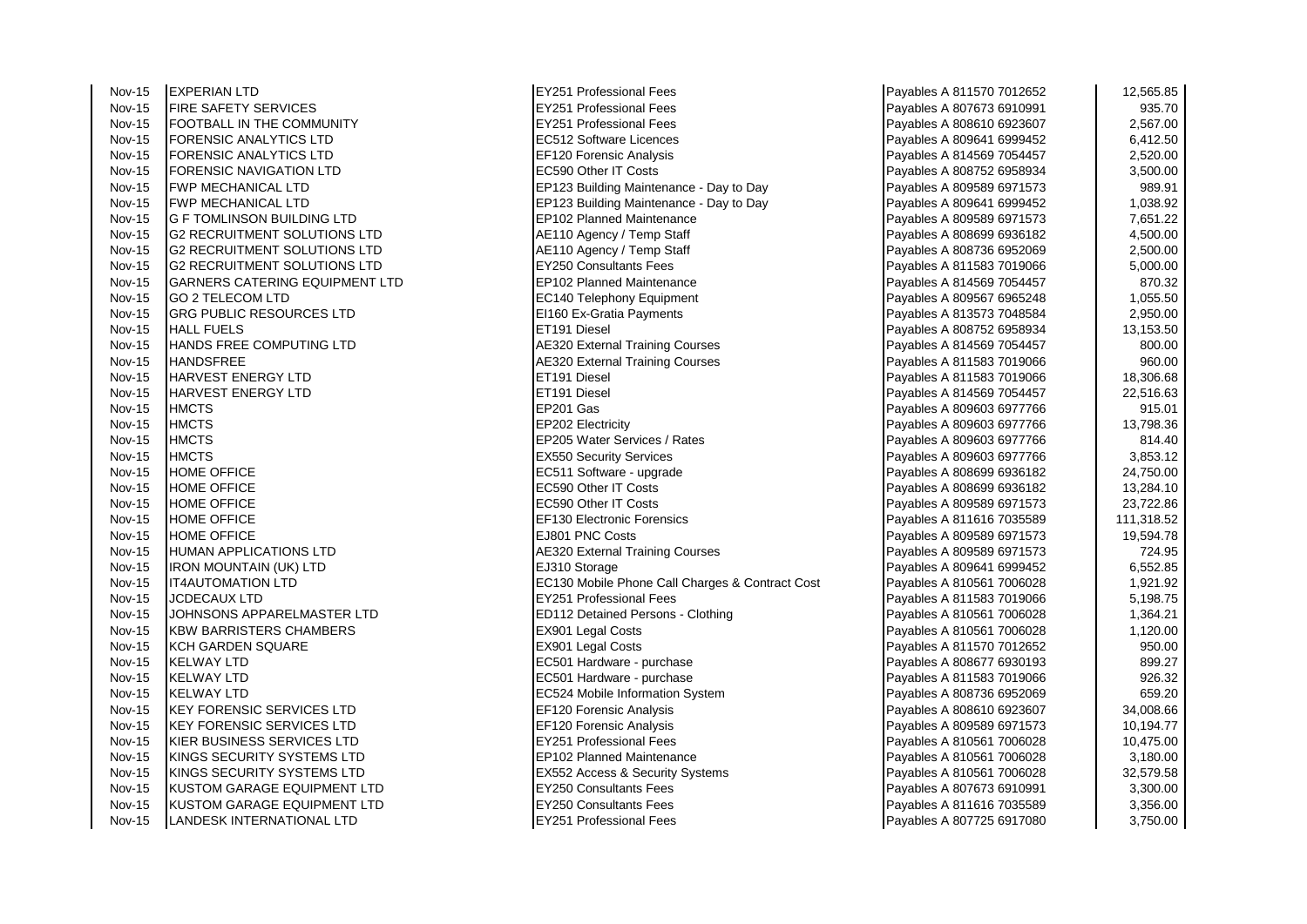| <b>Nov-15</b> | LANDESK INTERNATIONAL LTD                      | <b>EY251 Professional Fees</b>                        | Payables A 808610 6923607 | 3,750.00  |
|---------------|------------------------------------------------|-------------------------------------------------------|---------------------------|-----------|
| <b>Nov-15</b> | <b>LANGUAGE LINE SOLUTIONS</b>                 | EL110 Interpreters Fees                               | Payables A 809589 6971573 | 4,468.96  |
| <b>Nov-15</b> | LATIMER HINKS SOLICITORS LTD                   | EX901 Legal Costs                                     | Payables A 810561 7006028 | 1,200.00  |
| <b>Nov-15</b> | LGC LTD                                        | EF150 DNA Sampling                                    | Payables A 808752 6958934 | 10,838.38 |
| Nov-15        | <b>LGC LTD</b>                                 | EF150 DNA Sampling                                    | Payables A 809567 6965248 | 2,184.65  |
| <b>Nov-15</b> | <b>LGC LTD</b>                                 | EF150 DNA Sampling                                    | Payables A 809641 6999452 | 1,823.42  |
| <b>Nov-15</b> | <b>LIFTWORK SERVICES LTD</b>                   | EP123 Building Maintenance - Day to Day               | Payables A 811583 7019066 | 573.45    |
| <b>Nov-15</b> | <b>LION LABORATORIES LIMITED</b>               | EX431 Maintenance/Consumables Specialist Op Equipment | Payables A 809603 6977766 | 9,842.00  |
| <b>Nov-15</b> | LOACH CONSTRUCTION & DEVELOPMENT LTD           | EP102 Planned Maintenance                             | Payables A 807673 6910991 | 3,109.44  |
| <b>Nov-15</b> | LYRECO OFFICE PRODUCTS                         | <b>ER101 Stationery &amp; Office Consumables</b>      | Payables A 811583 7019066 | 893.02    |
| <b>Nov-15</b> | LYRECO OFFICE PRODUCTS                         | ER101 Stationery & Office Consumables                 | Payables A 813573 7048584 | 680.61    |
| <b>Nov-15</b> | <b>LYRECO OFFICE PRODUCTS</b>                  | <b>ER102 Office Equipment</b>                         | Payables A 809589 6971573 | 545.40    |
| <b>Nov-15</b> | LYRECO OFFICE PRODUCTS                         | ER104 Paper (Photocopiers & Printers)                 | Payables A 811583 7019066 | 953.21    |
| <b>Nov-15</b> | <b>MACE MACRO LTD</b>                          | <b>EY251 Professional Fees</b>                        | Payables A 813573 7048584 | 1,802.00  |
| <b>Nov-15</b> | <b>MACOI LTD</b>                               | EE110 Furniture                                       | Payables A 808610 6923607 | 1,816.80  |
| <b>Nov-15</b> | <b>MACOI LTD</b>                               | EU111 Clothing & Uniforms                             | Payables A 809630 6993097 | 726.43    |
| Nov-15        | MANSFIELD REFRIGERATION & AIR COND CO LTD      | EP123 Building Maintenance - Day to Day               | Payables A 813573 7048584 | 1,677.00  |
| <b>Nov-15</b> | <b>MAYORS OFFICE FOR POLICING &amp; CRIME</b>  | <b>AE320 External Training Courses</b>                | Payables A 810561 7006028 | 1,197.00  |
| <b>Nov-15</b> | <b>IMAYORS OFFICE FOR POLICING &amp; CRIME</b> | AE360 Conference & Seminar Fees                       | Payables A 810561 7006028 | 700.00    |
| <b>Nov-15</b> | <b>MAZARS LLP</b>                              | EA111 Internal Audit Fee                              | Payables A 811616 7035589 | 10,560.00 |
| <b>Nov-15</b> | <b>MD5 LTD</b>                                 | EC512 Software Licences                               | Payables A 807725 6917080 | 1,100.00  |
| <b>Nov-15</b> | METHODS PROFESSIONAL SERVICES LTD              | <b>EY251 Professional Fees</b>                        | Payables A 809567 6965248 | 11,000.00 |
| <b>Nov-15</b> | MICHAEL PAGE RECRUITMENT LTD                   | AE110 Agency / Temp Staff                             | Payables A 808610 6923607 | 5,182.95  |
| <b>Nov-15</b> | MICHAEL PAGE RECRUITMENT LTD                   | AE110 Agency / Temp Staff                             | Payables A 808677 6930193 | 1,421.16  |
| <b>Nov-15</b> | MICHAEL PAGE RECRUITMENT LTD                   | AE110 Agency / Temp Staff                             | Payables A 808736 6952069 | 5,182.95  |
| <b>Nov-15</b> | IMICHAEL PAGE RECRUITMENT LTD                  | AE110 Agency / Temp Staff                             | Payables A 809589 6971573 | 1,218.00  |
| <b>Nov-15</b> | IMICHAEL PAGE RECRUITMENT LTD                  | AE110 Agency / Temp Staff                             | Payables A 809603 6977766 | 5,182.95  |
| <b>Nov-15</b> | MICHAEL PAGE RECRUITMENT LTD                   | AE110 Agency / Temp Staff                             | Payables A 810561 7006028 | 978.75    |
| Nov-15        | MICHAEL PAGE RECRUITMENT LTD                   | AE110 Agency / Temp Staff                             | Payables A 811570 7012652 | 1,439.38  |
| <b>Nov-15</b> | MICHAEL PAGE RECRUITMENT LTD                   | AE110 Agency / Temp Staff                             | Payables A 811583 7019066 | 5,182.95  |
| <b>Nov-15</b> | MICHAEL PAGE RECRUITMENT LTD                   | AE110 Agency / Temp Staff                             | Payables A 812565 7042133 | 1,430.27  |
| <b>Nov-15</b> | IMICHAEL PAGE RECRUITMENT LTD                  | AE110 Agency / Temp Staff                             | Payables A 813573 7048584 | 1,160.00  |
| <b>Nov-15</b> | IMITIE CLEANING & SUPPORT SERVICES LTD         | <b>EP401 Contract Cleaning</b>                        | Payables A 809567 6965248 | 50,672.14 |
| <b>Nov-15</b> | <b>MIVEN LTD</b>                               | EP250 Rent                                            | Payables A 809589 6971573 | 88,791.36 |
| <b>Nov-15</b> | <b>MLL TELECOM</b>                             | EC420 Network Management                              | Payables A 809567 6965248 | 2,563.50  |
| <b>Nov-15</b> | MONT BLANC PEOPLE SOLUTIONS LTD                | <b>EY250 Consultants Fees</b>                         | Payables A 809567 6965248 | 5,891.40  |
| <b>Nov-15</b> | <b>MT TRAINING SERVICES</b>                    | <b>AE320 External Training Courses</b>                | Payables A 807673 6910991 | 510.00    |
| <b>Nov-15</b> | NATIONAL CRIME AGENCY                          | <b>AE320 External Training Courses</b>                | Payables A 811583 7019066 | 979.00    |
| <b>Nov-15</b> | NATIONAL MONITORING                            | EP451 Intruder Alarms                                 | Payables A 808752 6958934 | 9,557.04  |
| <b>Nov-15</b> | NATIONAL OFFENDER MANAGEMENT SERVICES          | EJ190 Other Partnerships                              | Payables A 813573 7048584 | 7,660.17  |
| <b>Nov-15</b> | NATIONAL POLICE CHIEFS COUNCIL                 | <b>EY251 Professional Fees</b>                        | Payables A 811570 7012652 | 589.50    |
| <b>Nov-15</b> | <b>NEOPOST LTD</b>                             | EC310 Postage Costs                                   | Payables A 808736 6952069 | 969.24    |
| <b>Nov-15</b> | <b>NEOPOST LTD</b>                             | ER105 Printing                                        | Payables A 808677 6930193 | 3,122.19  |
| <b>Nov-15</b> | <b>NEW ART EXCHANGE</b>                        | EP251 Hire of Rooms/Premises                          | Payables A 811616 7035589 | 698.50    |
| <b>Nov-15</b> | NEWTON NOTTINGHAM LLP                          | EP250 Rent                                            | Payables A 809589 6971573 | 8,550.00  |
| Nov-15        | NOTTINGHAM CITY COUNCIL                        | EJ130 Young Offenders Teams                           | Payables A 811570 7012652 | 49,976.00 |
| <b>Nov-15</b> | NOTTINGHAM CITY COUNCIL                        | EJ190 Other Partnerships                              | Payables A 808752 6958934 | 32,900.00 |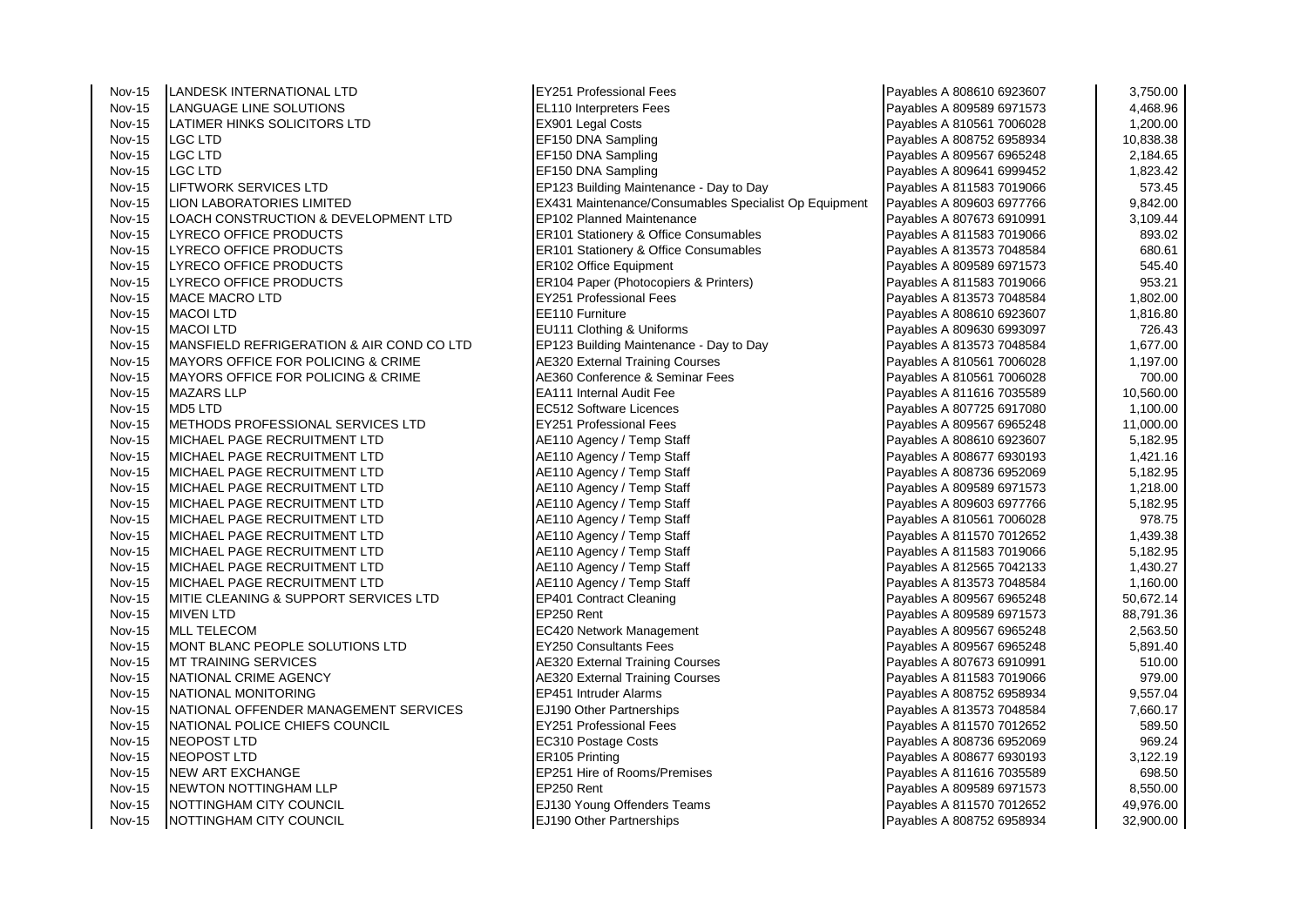| <b>Nov-15</b> | NOTTINGHAM CITY COUNCIL                                                           | EJ190 Other Partnerships                        | Payables A 812565 7042133 | 4,689.82   |
|---------------|-----------------------------------------------------------------------------------|-------------------------------------------------|---------------------------|------------|
| <b>Nov-15</b> | NOTTINGHAM CITY COUNCIL                                                           | EY360 Other PA Grants                           | Payables A 807673 6910991 | 665,097.00 |
| <b>Nov-15</b> | NOTTINGHAM MENCAP                                                                 | <b>EY380 Grants to Voluntary Bodies</b>         | Payables A 811616 7035589 | 9,000.00   |
| <b>Nov-15</b> | NOTTINGHAMSHIRE INDEPENDENT DOMESTIC ABUSE SERVEY360 Other PA Grants              |                                                 | Payables A 808677 6930193 | 6,046.00   |
| <b>Nov-15</b> | NOTTS FIRE & RESCUE SERVICE (TRADING) LTD                                         | <b>EX410 Specialist Operational Equipment</b>   | Payables A 811570 7012652 | 2,584.40   |
| <b>Nov-15</b> | ORBIS PROTECT LTD                                                                 | ET170 Vehicle Cleaning                          | Payables A 809567 6965248 | 1,385.00   |
| <b>Nov-15</b> | ORCHID CELLMARK LTD                                                               | EF120 Forensic Analysis                         | Payables A 807725 6917080 | 6,616.50   |
| <b>Nov-15</b> | ORCHID CELLMARK LTD                                                               | EF150 DNA Sampling                              | Payables A 809589 6971573 | 5,476.50   |
| <b>Nov-15</b> | <b>OXFORD UNIVERSITY PRESS</b>                                                    | EE150 Books & Publications                      | Payables A 808699 6936182 | 2,421.65   |
| <b>Nov-15</b> | <b>OXFORD UNIVERSITY PRESS</b>                                                    | EE150 Books & Publications                      | Payables A 809641 6999452 | 1,207.74   |
| <b>Nov-15</b> | PANGBOURNE MUSICAL DISTRIBUTORS LTD                                               | EC524 Mobile Information System                 | Payables A 809589 6971573 | 945.00     |
| <b>Nov-15</b> | <b>PART FIVE LTD</b>                                                              | <b>EY250 Consultants Fees</b>                   | Payables A 809603 6977766 | 6,853.00   |
| <b>Nov-15</b> | PAT TESTING EXPERT LTD                                                            | <b>AE320 External Training Courses</b>          | Payables A 807673 6910991 | 2,385.00   |
| <b>Nov-15</b> | <b>PAYPOINT PLC</b>                                                               | EC130 Mobile Phone Call Charges & Contract Cost | Payables A 809589 6971573 | 900.00     |
| <b>Nov-15</b> | POLICE AND CRIME COMMISSIONER FOR LEICESTERSHIRE AE110 Agency / Temp Staff        |                                                 | Payables A 808736 6952069 | 7,968.73   |
| <b>Nov-15</b> | POLICE AND CRIME COMMISSIONER FOR LEICESTERSHIRE EJ190 Other Partnerships         |                                                 | Payables A 808736 6952069 | 15,144.84  |
| <b>Nov-15</b> | POLICE AND CRIME COMMISSIONER FOR LEICESTERSHIRE EX652 Other Operational Expenses |                                                 | Payables A 808699 6936182 | 5,846.07   |
| <b>Nov-15</b> | POLICE AND CRIME COMMISSIONER FOR WEST YORKSHIRI EJ601 Collaboration service      |                                                 | Payables A 809641 6999452 | 141,000.00 |
| <b>Nov-15</b> | PORTLAND SPENCER ACADEMY                                                          | <b>EY101 Corporate Hospitality</b>              | Payables A 810561 7006028 | 750.00     |
| <b>Nov-15</b> | QA LTD                                                                            | <b>AE320 External Training Courses</b>          | Payables A 809641 6999452 | 3,870.00   |
| <b>Nov-15</b> | QA LTD                                                                            | <b>AE320 External Training Courses</b>          | Payables A 810561 7006028 | 2,055.00   |
| <b>Nov-15</b> | <b>QUADRANT EVENTS LTD</b>                                                        | <b>EX423 Photographic Materials</b>             | Payables A 811616 7035589 | 743.20     |
| <b>Nov-15</b> | RECOVERY MANAGEMENT SERVICES LTD                                                  | <b>EX750 Vehicle Recovery Costs</b>             | Payables A 813573 7048584 | 5,104.50   |
| <b>Nov-15</b> | REED SPECIALIST RECRUITMENT LTD                                                   | AE110 Agency / Temp Staff                       | Payables A 807725 6917080 | 4,050.00   |
| <b>Nov-15</b> | REED SPECIALIST RECRUITMENT LTD                                                   | AE110 Agency / Temp Staff                       | Payables A 808699 6936182 | 31,915.80  |
| <b>Nov-15</b> | REED SPECIALIST RECRUITMENT LTD                                                   | AE110 Agency / Temp Staff                       | Payables A 808752 6958934 | 2,892.00   |
| <b>Nov-15</b> | REED SPECIALIST RECRUITMENT LTD                                                   | AE110 Agency / Temp Staff                       | Payables A 809589 6971573 | 14,134.85  |
| <b>Nov-15</b> | REED SPECIALIST RECRUITMENT LTD                                                   | AE110 Agency / Temp Staff                       | Payables A 809630 6993097 | 4,742.00   |
| <b>Nov-15</b> | REED SPECIALIST RECRUITMENT LTD                                                   | AE110 Agency / Temp Staff                       | Payables A 811570 7012652 | 13,775.72  |
| <b>Nov-15</b> | REED SPECIALIST RECRUITMENT LTD                                                   | AE110 Agency / Temp Staff                       | Payables A 811616 7035589 | 4,742.00   |
| <b>Nov-15</b> | REMEDI                                                                            | EY380 Grants to Voluntary Bodies                | Payables A 807725 6917080 | 18,737.18  |
| <b>Nov-15</b> | ROC SEARCH LTD                                                                    | AE110 Agency / Temp Staff                       | Payables A 809641 6999452 | 13,561.15  |
| <b>Nov-15</b> | ROYAL MAIL GROUP PLC                                                              | EC310 Postage Costs                             | Payables A 808699 6936182 | 2,686.19   |
| <b>Nov-15</b> | ROYAL MAIL GROUP PLC                                                              | EC310 Postage Costs                             | Payables A 809603 6977766 | 2,540.31   |
| <b>Nov-15</b> | RUSHCLIFFE BOROUGH COUNCIL                                                        | AE110 Agency / Temp Staff                       | Payables A 814596 7060262 | 11,126.40  |
| <b>Nov-15</b> | S G SMITH RENT ACCOUNT                                                            | EP250 Rent                                      | Payables A 811570 7012652 | 5,792.17   |
| <b>Nov-15</b> | SANCUS SOLUTIONS LTD                                                              | <b>AE320 External Training Courses</b>          | Payables A 814569 7054457 | 875.00     |
| <b>Nov-15</b> | SAP (UK) LTD                                                                      | EC512 Software Licences                         | Payables A 813573 7048584 | 13,860.00  |
| <b>Nov-15</b> | <b>SEPURA LTD</b>                                                                 | EC210 Radio / Airwave - Equipment               | Payables A 814569 7054457 | 816.00     |
| <b>Nov-15</b> | SHAKESPEARE STREET INVESTMENT CO LTD                                              | EP250 Rent                                      | Payables A 808752 6958934 | 3,067.98   |
| <b>Nov-15</b> | SHRED-IT LTD                                                                      | <b>EP353 Confidential Waste</b>                 | Payables A 809630 6993097 | 4,160.00   |
| <b>Nov-15</b> | SLATER ELECTRICAL SERVICES LTD                                                    | EP102 Planned Maintenance                       | Payables A 807725 6917080 | 1,332.00   |
| <b>Nov-15</b> | SLATER ELECTRICAL SERVICES LTD                                                    | <b>EP401 Contract Cleaning</b>                  | Payables A 810561 7006028 | 1,568.91   |
| <b>Nov-15</b> | SLATER ELECTRICAL SERVICES LTD                                                    | EX652 Other Operational Expenses                | Payables A 810561 7006028 | 3,317.40   |
| <b>Nov-15</b> | SOLOS CONSULTANTS LTD                                                             | AE110 Agency / Temp Staff                       | Payables A 808699 6936182 | 814.74     |
| <b>Nov-15</b> | SOLOS CONSULTANTS LTD                                                             | AE110 Agency / Temp Staff                       | Payables A 809589 6971573 | 814.74     |
| <b>Nov-15</b> | SPECIALIST COMPUTER CENTRES PLC                                                   | EC501 Hardware - purchase                       | Payables A 813573 7048584 | 561.00     |
|               |                                                                                   |                                                 |                           |            |